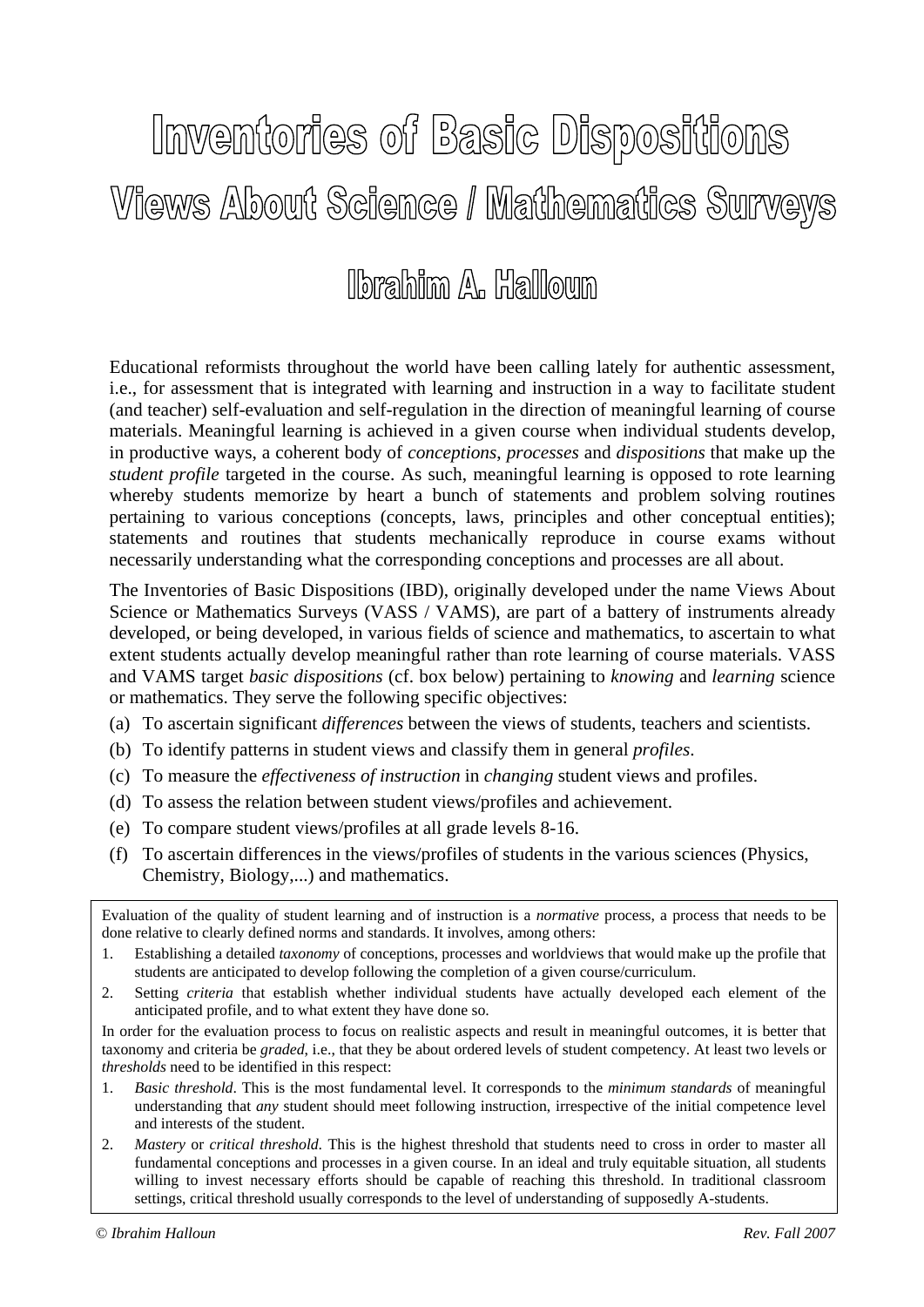VASS and VAMS items are designed following Halloun's Contrasting Alternatives rating scale (CArs). Each survey question presents a given issue about the given course in which students are enrolled, with two viewpoints (a) and (b) that respondents need to contrast on a 5-point scale. For example:

My physics course covers:

(a) abstract themes;

|                                                                                         |  | $\vert$ (b) practical applications. |  |
|-----------------------------------------------------------------------------------------|--|-------------------------------------|--|
| $a \rightarrow b$   $a \rightarrow b$   $a = b$   $b \rightarrow a$   $b \rightarrow a$ |  |                                     |  |

A respondent might favor one viewpoint over the other, or regard both viewpoints equally. S/he indicates her/his position by choosing one, and *only one*, of the five responses shown in the middle, between alternatives (a) and (b). Responses 1 and 2 favor, to different extents, viewpoint (**a**) over viewpoint (b). In contrast, responses 4 and 5 favor, to different extents, viewpoint (**b**) over viewpoint (a). Response 3 regards viewpoints (a) and (b) equally.

More specifically, the five response choices mean the following:

|  |                                                             | 1. (a) $>>$ (b): Mostly (a), rarely (b), or Most often (a), seldom (b) |
|--|-------------------------------------------------------------|------------------------------------------------------------------------|
|  |                                                             | 2. (a) $>$ (b): More (a) than (b), or (a) more often than (b)          |
|  | 3. (a) $=$ (b): Equally (a) and (b), or (a) as often as (b) |                                                                        |
|  |                                                             | 4. (a) $\lt$ (b): More (b) than (a), or (b) more often than (a)        |
|  |                                                             | 5. (a) $<<$ (b): Mostly (b), rarely (a), or Most often (b), seldom (a) |

In the case of the example above, the five choices would mean the following:

- **1**. My physics course covers *mostly* abstract themes and *rarely* any practical applications.
- **2**. My physics course covers *more* abstract themes *than* practical applications.
- **3**. My physics course covers *as much* abstract themes *as* practical applications.
- **4**. My physics course covers *more* practical applications *than* abstract themes.
- **5**. My physics course covers *mostly* practical applications and *rarely* any abstract themes.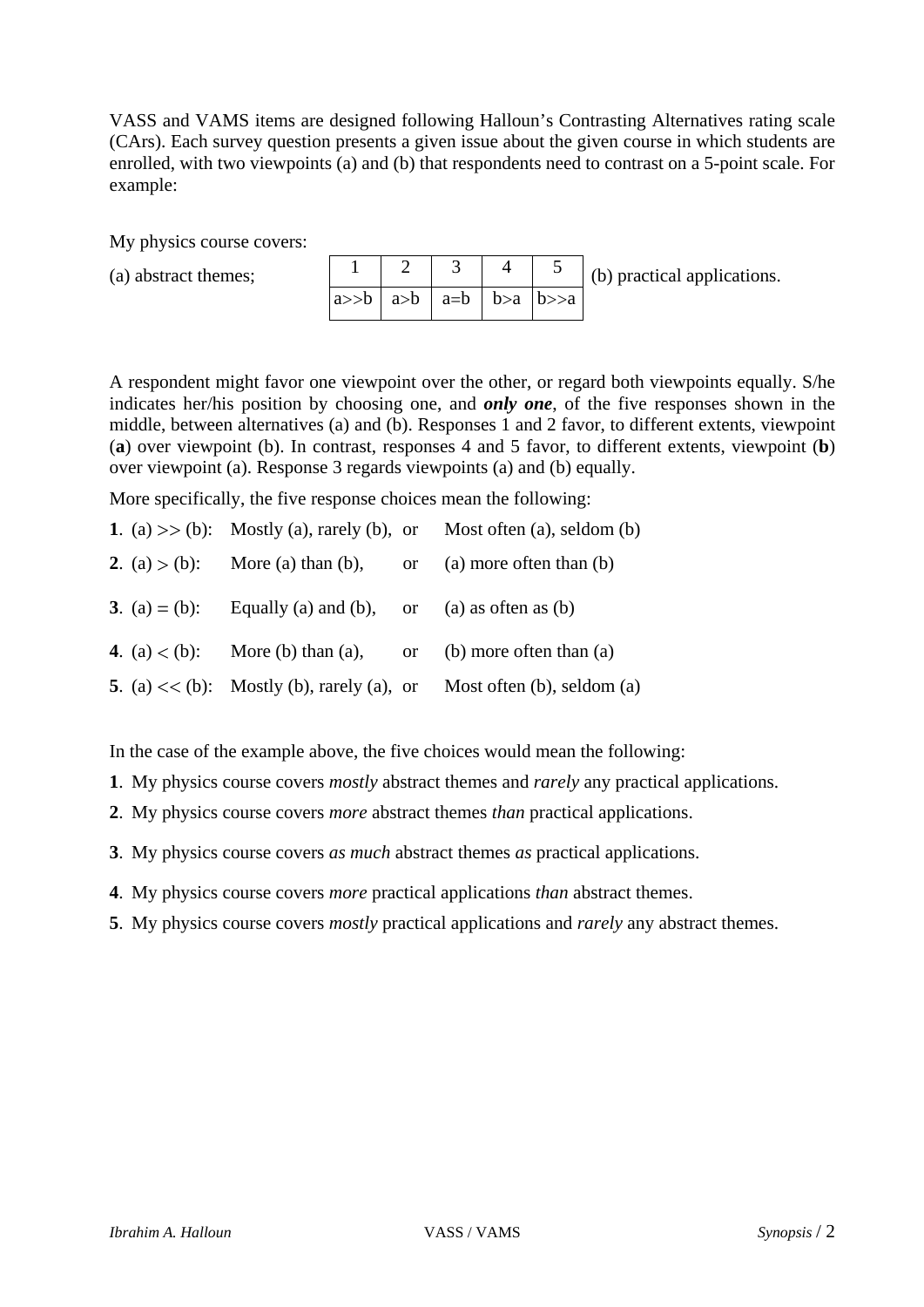## VIEWS ABOUT SCIENCE SURVEY

### TAXONOMY

#### *Core-disciplinary aspects*

*Students need to realize the following aspects of science and to construct their own knowledge accordingly* 

- *1. Nature of science and of anticipated student knowledge:*
- *N1* Science is about generic: (a) coherently interrelated conceptions, and (b) patterns of thinking, including problem solving*,*

 - rather than about idiosyncratic and isolated, situation-specific terms, statements and procedures.

#### *N2* Scientists rely on multiple ways to (a) represent the situation in any problem and (b) solve it; - rather than concentrating on a single representation or a single problem solving strategy.

- *N3* Mathematical representations help: (a) relate scientific concepts in meaningful ways, and (b) express such relationships objectively,
	- rather than being good for mere number crunching and open for subjective interpretation.

#### *2. Connections:*

- *I1* Science and mathematics benefit from each other's knowledge,
	- rather than being each confined to its own domain.
- *I2* Scientists rely on technology for deploying their knowledge in: (a) meaningful ways and (b) novel areas,

- rather than for reproducing paper-and-pencil solutions of traditional textbook problems.

- *I3* Science is relevant to everyone's life,
	- *and not just to scientists.*